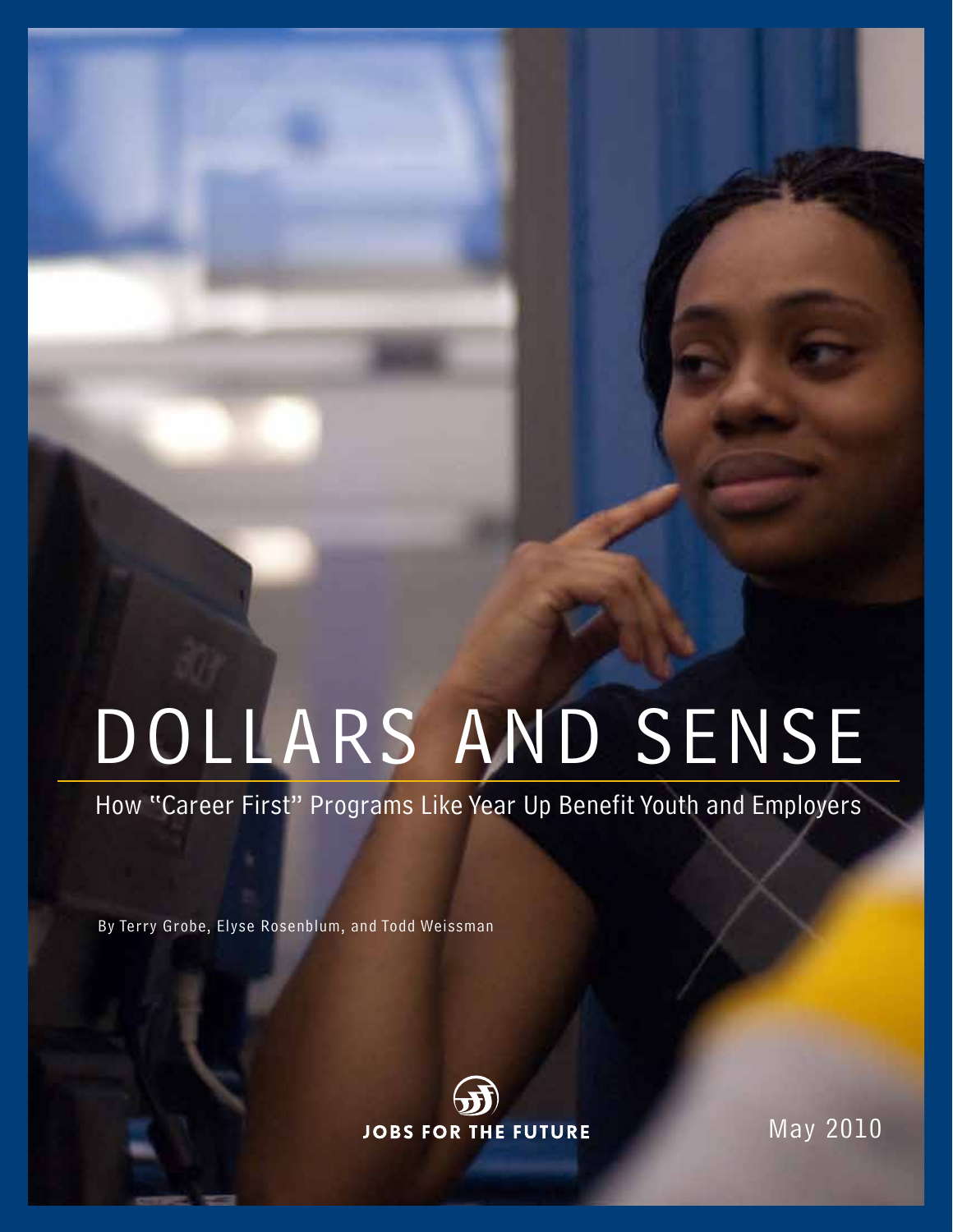# **JOBS FOR THE FUTURE**

Jobs for the Future identifies, develops, and promotes new education and workforce strategies that help communities, states, and the nation compete in a global economy. In nearly 200 communities in 41 states, JFF improves the pathways leading from high school and Back on Track diploma-granting and GED secondary programs to postsecondary pathways that lead to family-sustaining careers. As a strategic thought partner with Year Up, JFF works closely with the organization on its expansion and growth strategy.

www.jff.org

#### **C A R E E R F I R S T**

JFF's Career First model describes a "thirteenth year" pathway designed to address the forced choice facing too many youth looking for entry into decent paying employment after high school. They can obtain a college credential, which can take years, especially for those needing remediation before they can enter credit-granting technical programs. Or they can seek short-term training opportunities, which are typically disconnected from employer needs or not intensive enough to develop needed academic and workplace skills needed for career advancement. Through close partnerships between employers and education and training providers, Career First programs offer streamlined and flexible credit-bearing curricula that integrate remedial instruction into technical and professional skills classes. These come with ongoing student counseling and supports in order to prepare program completers to pursue advanced degrees or certifications in high-demand occupational areas or enter career-track employment in high-demand, high-wage occupations that pay at or near the state's median wage.

#### Acknowledgements

The authors are grateful to the employers who generously shared their time to participate in this study: Christina Shanks at American Express; Ted Cahall, Todd Alston, and Carmel Hazard at AOL; Paul Scheib at Children's Hospital Boston; Ellen Wright at the Commonwealth of Massachusetts; Donna Sams and Steve Wing at CVS; Jonathan Rider at Gilbane, Inc.; Tangular Austin, Pat Morrato, and John Ropas at JPMorgan Chase & Co.; Jack Nelson and Michael Roberson at Mount Sinai Hospital; Mary Finlay at Partners HealthCare in Boston; and John Giurleo and Richard Curtis at State Street Corporation. Special thanks to Shawn Bohen, Brett Church, Argyrios Saccopoulos, and their colleagues at Year Up for their careful review of drafts, support in helping to facilitate employer interviews, and providing and clarifying data. Thanks to Bill Browning at Northern Virginia Community College for his critical review. Many thanks to our colleagues Sue Goldberger, Adria Steinberg, Cecilia Le, and Marlene Seltzer who made critical, thoughtful, and timely conceptual contributions to this report. Finally, thanks to Carol Gerwin and Jayme Rubenstein for their skilled and insightful editorial assistance, and to Jean-Pierre LeGuillou for his design work.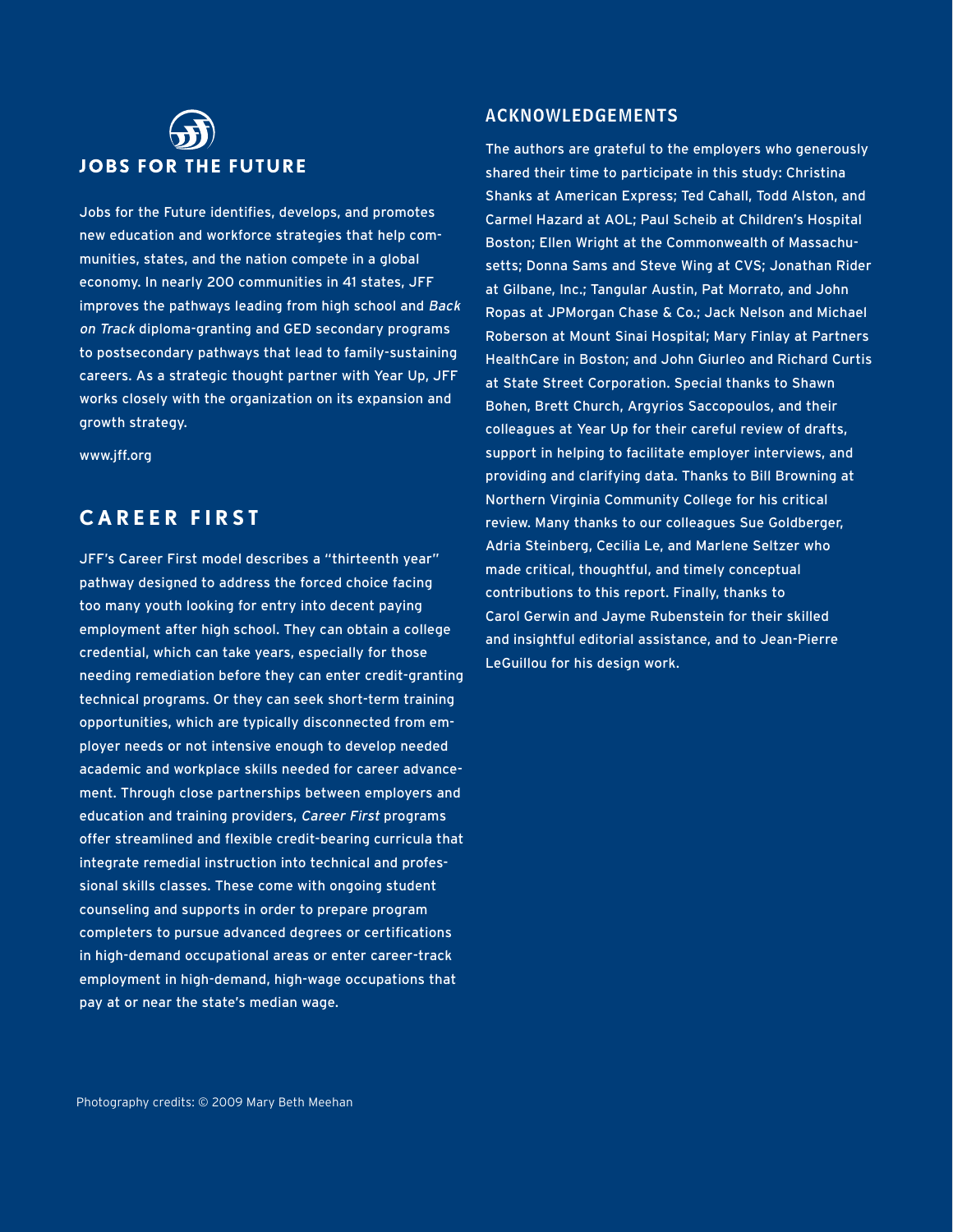### TABLE OF CONTENTS

#### **INTRODUCTION** 1

#### **KEY ELEMENTS OF THE MODEL**

How Year Up Gives Urban Youth a Leg Up 3

#### **IMPRESSIVE OUTCOMES**

Increasing Business Involvement, Improving Student Success 5

#### **EMPLOYER BENEFITS**

Why Partners Invest in Year Up 6

#### **CONCLUSION**

Toward a "Career First" Pathway 12

**ENDNOTES** 14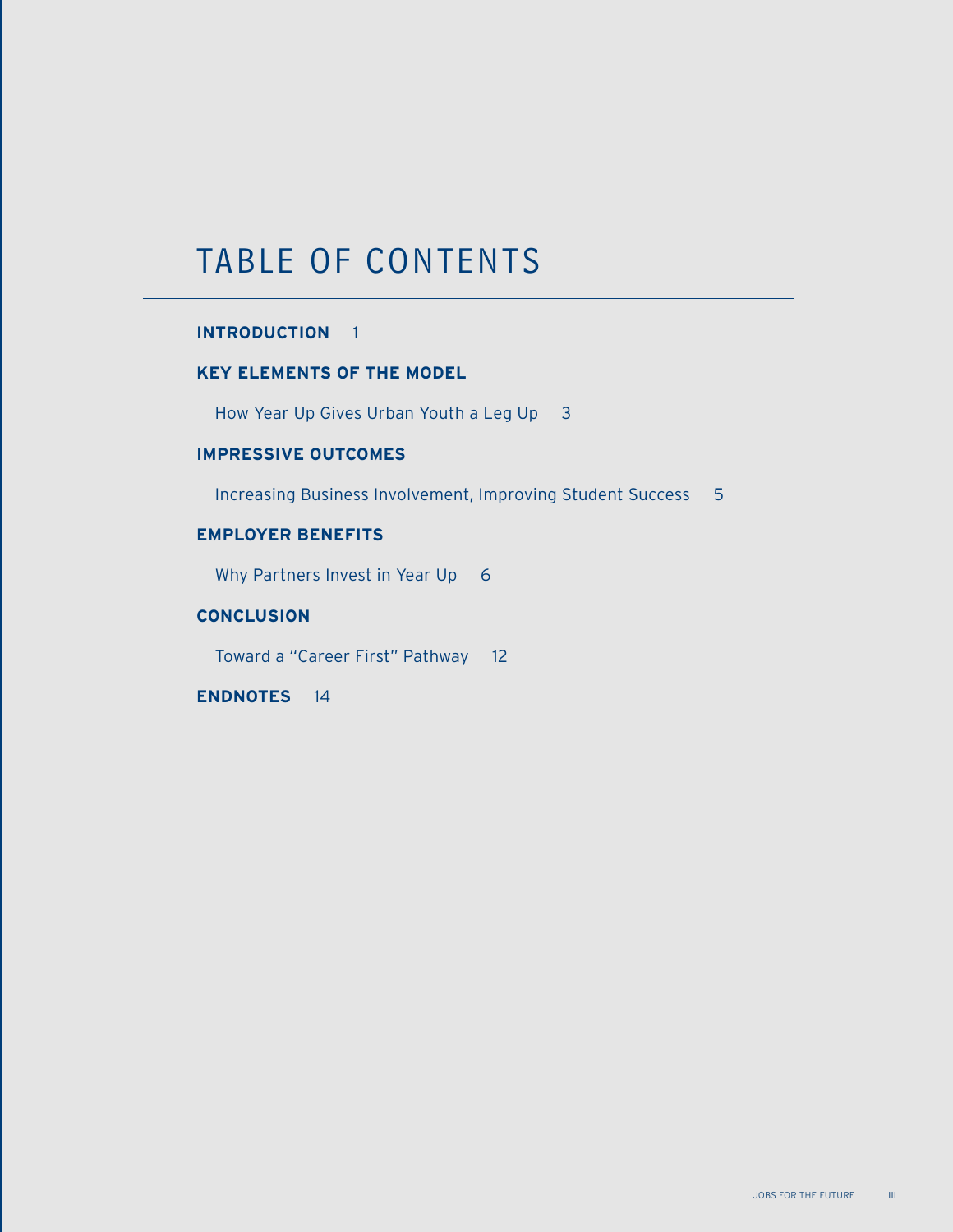#### About the Authors

**Terry Grobe** is a program director on JFF's Pathways to Postsecondary team, which focuses on city, state, and network initiatives aimed at improving outcomes for struggling students and out-of-school youth. As part of this work, she leads an initiative, funded by the Bill & Melinda Gates Foundation, to develop postsecondary pathways for older youth, including *Career First*. Grobe recently led JFF's work with the U.S. Department of Labor's *Multiple Education Pathways Blueprint Initiative*, a seven-city venture intended to expand education options and raise high school graduation rates in these communities. She has a long history of professional experience in the areas of high school reform, alternative education, and youth systems development. Ms. Grobe holds a B.S. in education from the University of Nebraska and an M.Ed. in secondary school administration from Northeastern University.

**Elyse Rosenblum** is an attorney who consults with nonprofits on social policy issues with a particular focus on education and workforce training policy. For several years, she has worked with Corporate Voices for Working Families, developing a robust body of research, best business practices, and public policy strategies that advance the shared interests of business and employees. She also helps lead a public policy coalition that includes Corporate Voices, Jobs for the Future, Year Up, and other organizations collaborating to develop policy strategies that create opportunities for low-skilled young adults while developing talent pipelines for employers. Ms. Rosenblum has a longtime commitment to women's leadership, equity, and issues that affect working families. She has a B.A. from Williams College and a J.D. from the University of Texas School of Law.

**Todd Weissman** is a project manager and research assistant on JFF's Pathways to Postsecondary team, which focuses on city, state, and network initiatives aimed at improving outcomes for struggling students and outof-school youth. He supports JFF's *Career First* work, funded by the Bill & Melinda Gates Foundation, designed to develop new postsecondary pathways for older youth. He has also led the development of *Counseling to Careers*, a training curriculum to help counselors navigate the complex workforce and postsecondary channels necessary to identify "best bet" postsecondary options for particularly vulnerable young adults. Previously, Mr. Weissman was an analyst at Eduventures, where he authored numerous studies on behalf of schools of education across the country. He has taught second and third grade in Massachusetts and Wisconsin and holds a B.S. in elementary education and an Ed.M. in policy, planning, and administration, both from Boston University.

This report was funded by the Bill & Melinda Gates Foundation.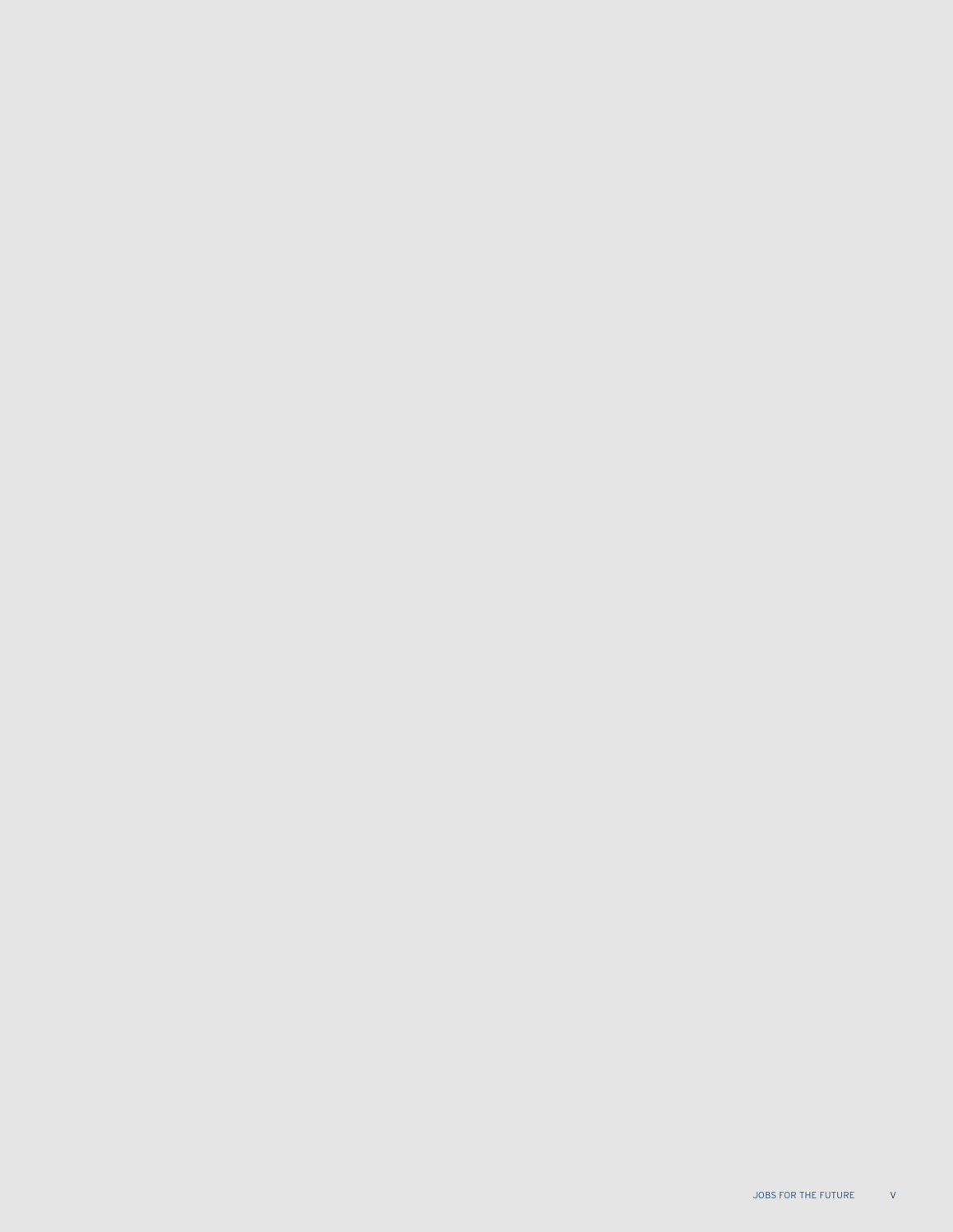# Itroduction

Despite earning a high school diploma or GED, millions of young people across the United States are stuck. Unable to continue their education or find a decent job in a knowledge-based economy that demands postsecondary credentials, they fall outside the economic mainstream with little realistic hope for a financially self-sufficient future. At the same time, many employers struggle to find a steady, reliable, and affordable stream of talent. The current economic climate has not improved this situation.

Against this backdrop, an unusual partnership has emerged involving some of the nation's leading businesses and demonstrating tremendous success toward bridging the gaps for both young people and employers. Year Up, an intensive, year-long education and workforce training program, illustrates the feasibility of establishing effective career pathways for a large and growing group of vulnerable young adults. Over the past decade, it has placed 2,100 low- and moderate-income young people into internships with more than 100 employers across the country, including Fortune 500 companies such as American Express, JPMorgan Chase & Co., and State Street Corporation. More than 90 percent of these youth have successfully completed their internships, three-quarters of whom have been hired into full-time jobs, and the vast majority of Year Up employers plan to continue taking interns.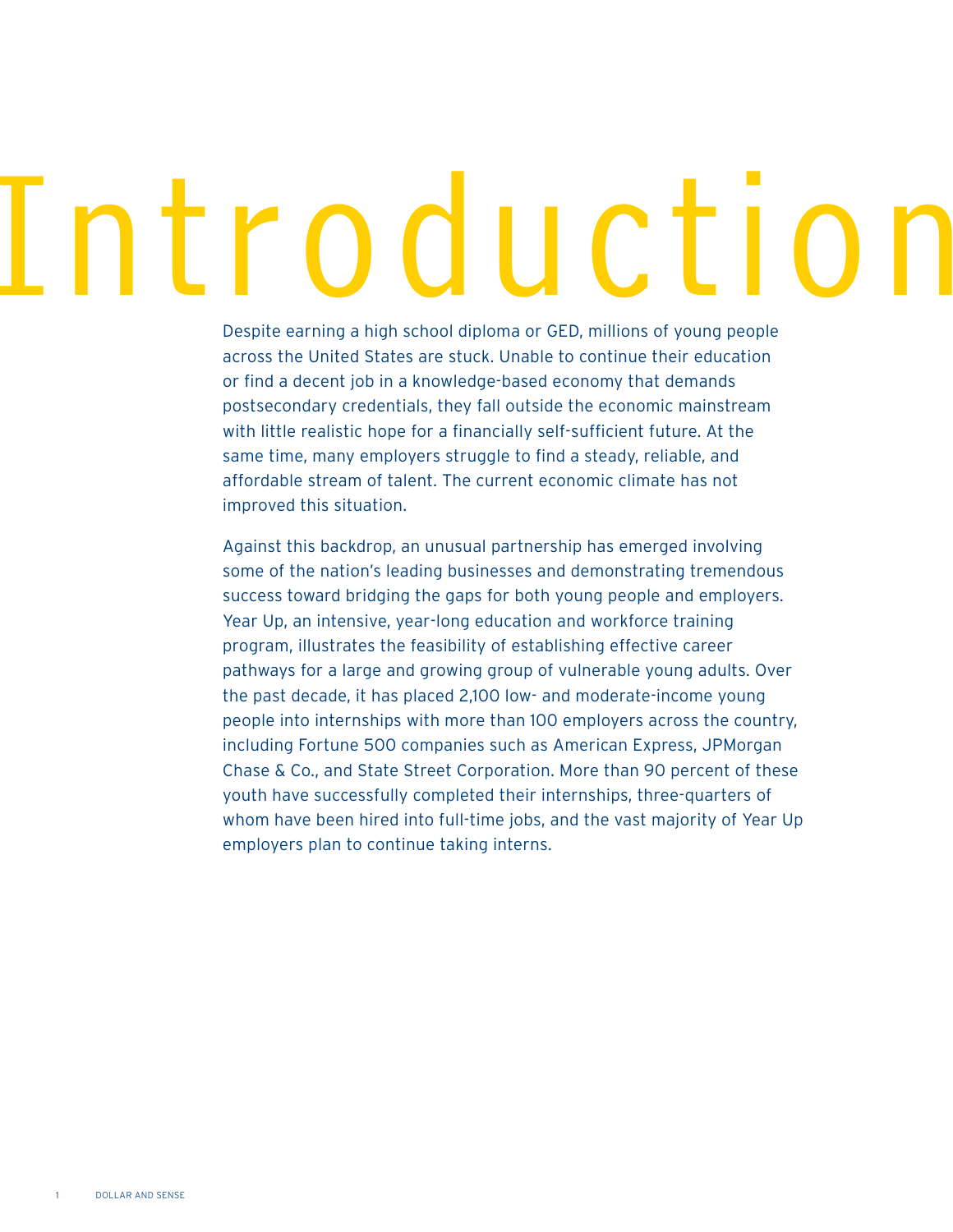This report describes the Year Up model, highlighting its extraordinary employer commitment and participation. It explores why employer partners have been willing to make such significant investments, particularly in a difficult economic climate. It explains the key elements of the program and reviews evidence of its impact. In interviews with partnering businesses, employers explain why they offer internships to Year Up students-youth who lack postsecondary credentials and have limited work experience—in positions often reserved for college graduates. Finally, the report discusses what we can learn from the Year Up experience. It looks at how stronger employer involvement could strengthen postsecondary career track programming and improve employment pipelines for employers.

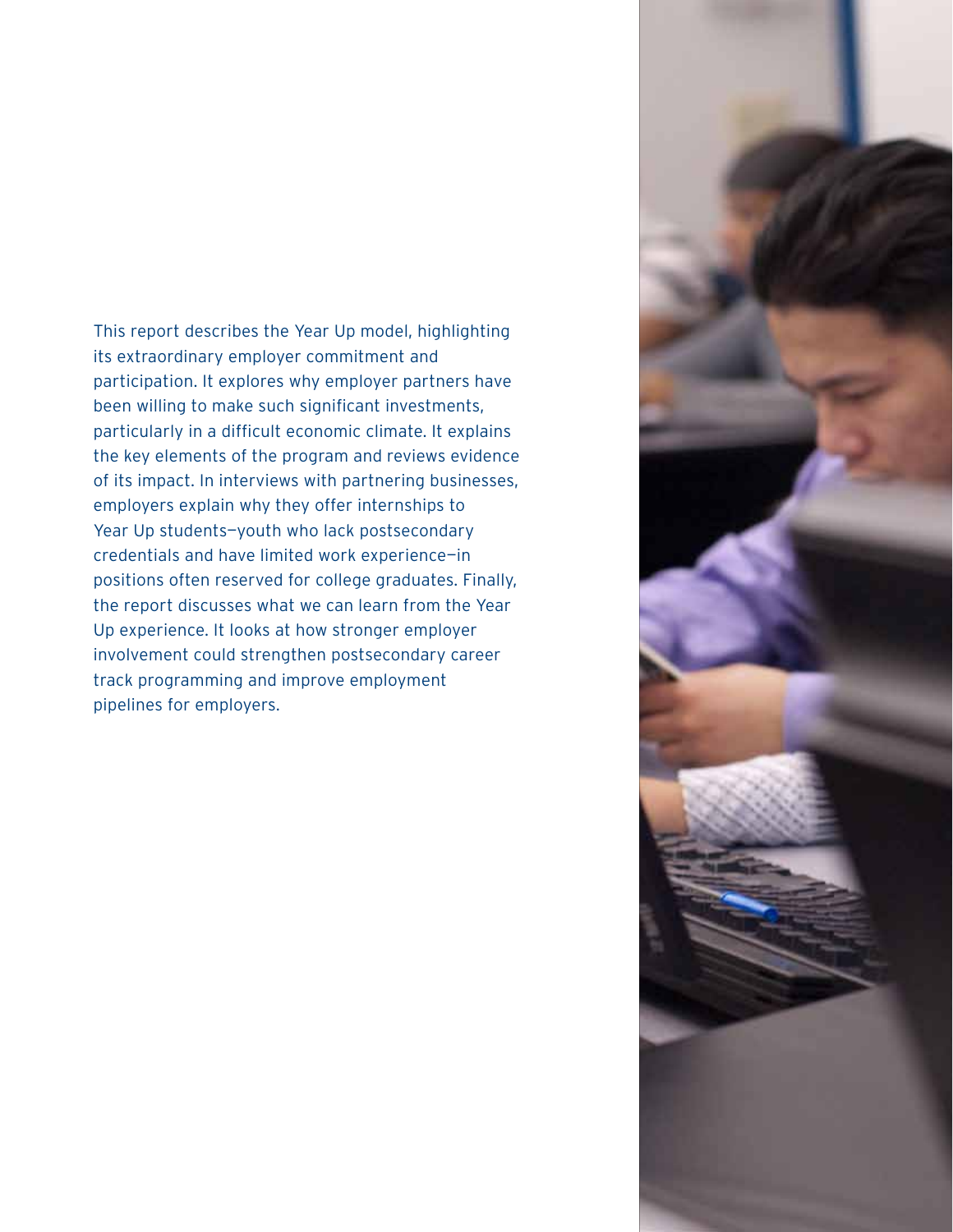# Key Elements of the Model

#### How Year Up Gives Urban Youth a Leg Up

Year Up trains 18- to 24-year-old high school graduates and GED earners in technical, academic, and professional skills that prepare them for entry-level jobs and further training in high-growth sectors, such as financial services and information technology.

Founded in Boston with 22 students, Year Up now serves more than 1,000 students each year and has expanded to Atlanta, New York, Providence, San Francisco, and Washington, DC, with a seventh site slated to open this fall. The year-long program combines technical and professional skills training with internship placements that, combined, provide marketable job skills, college credit, and a variety of supports to help place participants on a viable path to economic self-sufficiency. Throughout the program, students earn an educational stipend based on their performance, attendance, and attitude—up to \$260 per week during the internship phase.<sup>1</sup>

Applicants submit a written application and essay, as well as letters of reference, a high school transcript, and attendance records. While grades and test scores are considered, the screening process focuses more on each applicant's work ethic and commitment to making the most of the program's opportunities. Year Up staff interview qualified candidates, then assess their computer and writing skills. New cohorts of students, ranging from 24 in the newest sites to 143 in Boston, begin each September and March.

#### BY THE NUMBERS: YEAR UP STUDENTS

- **>**  1,575 students have completed internships as of January 2010
- **>**  1,014 students will be served in 2010

#### **Race/Ethnicity**

- **>**  Black, non-Hispanic: 57.9%
- **>**  Hispanic: 25.7%
- **>**  White, non-Hispanic: 6.1%
- **>**  Asian or Pacific Islander: 3.7%
- **>**  Native American: 0.6%
- **>**  Other/Unknown: 6.0%

#### **Household Income**

- **>**  Median household income of incoming students: \$27,000
- **>**  Students living in public housing: 30%

#### **Education of Incoming Students**

- **>**  High school diploma: 84%
- **>**  GED: 16%

#### **Gender**

- **>**  Male: 59%
- **>**  Female: 41%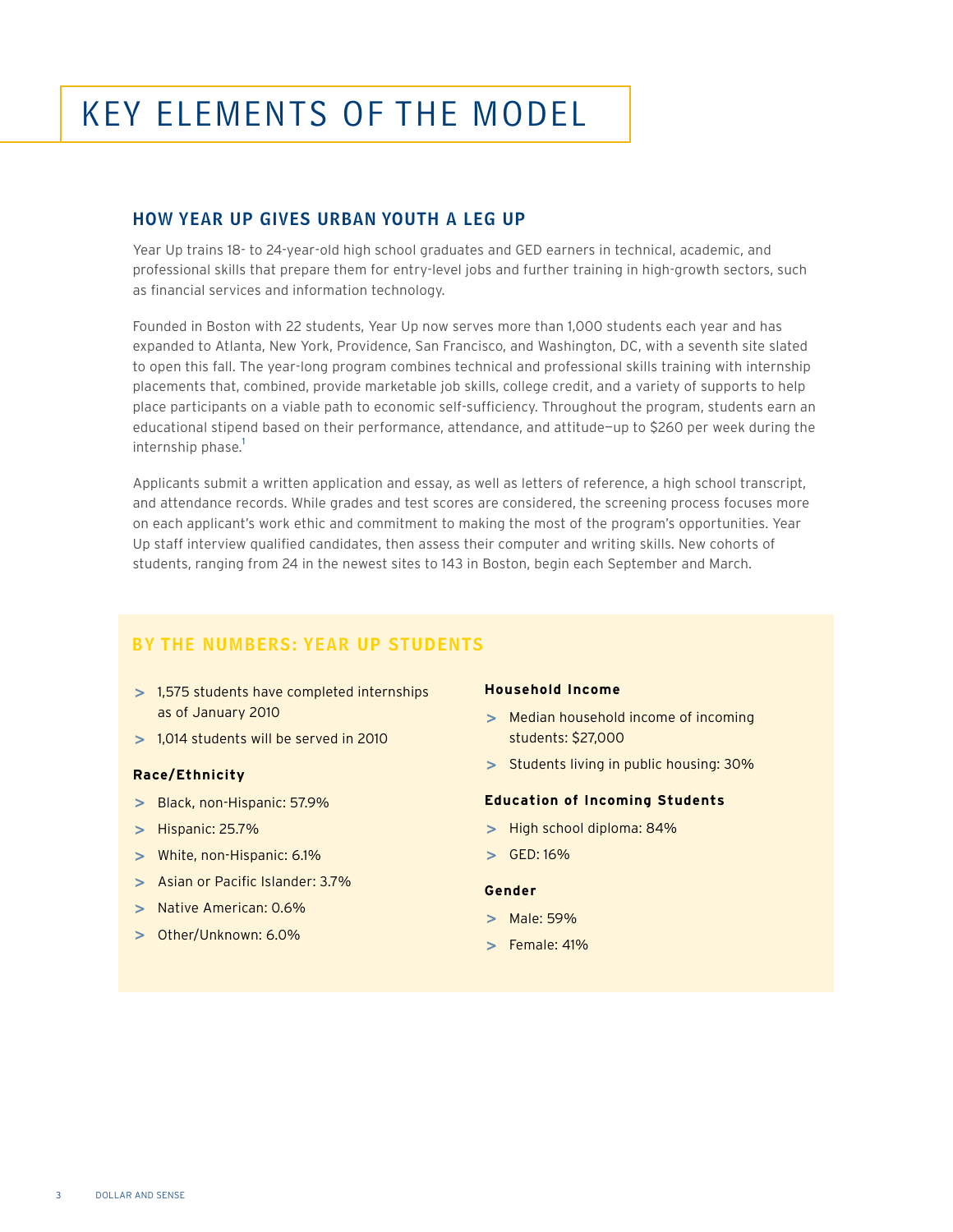

During the first half of the program, Year Up participants attend classes full time, Monday through Friday, and focus on building a foundation of knowledge and skills to succeed in entry-level salaried positions in the financial services and information technology fields. The core curriculum combines technical and professional skills training and is designed with employer input. Professional and communication classes cover a variety of skills, such as business writing, time management, teamwork, problem solving, and conflict resolution and negotiation. Through dual enrollment agreements in which local colleges approve the curriculum, Year Up students earn an average of 16 credits at the partner college.

For the second half of the program, students who successfully complete all of the required coursework are placed in internships at leading U.S. companies, where they have the opportunity to put into practice and refine the skills they learned in the classroom. Positions commonly include help desk or desktop support roles, portfolio accountants, fund administrators, and trade reconciliation roles. Throughout their internships, participants attend a weekly class in which they share experiences and prepare to enter the job market. Students practice writing resumes, engage in mock job interviews, and research ways to continue their education toward earning a postsecondary credential. Meetings with mentors from the business community, as well as Year Up advisors, social workers, and tutors, provide additional support.

#### BY THE NUMBERS: YEAR UP employers

- **>**  104 employer partners as of 2010
- **>**  \$27.4 million in employer contributions since 2004
- **>**  97% of current employer partners say they plan to take another Year Up intern in the future
- **>**  Nearly 75% of Year Up graduates are employed within four months of graduation

Currently, 104 employers across the six cities host interns, contributing up to \$22,750 to Year Up for each intern, the equivalent of up to \$875 per week over six months. This funding supports the intensive classroom training and college credits Year Up students receive, and accounts for approximately 50 percent of Year Up's operating costs; the rest comes from a diverse base of philanthropic contributions and public funding.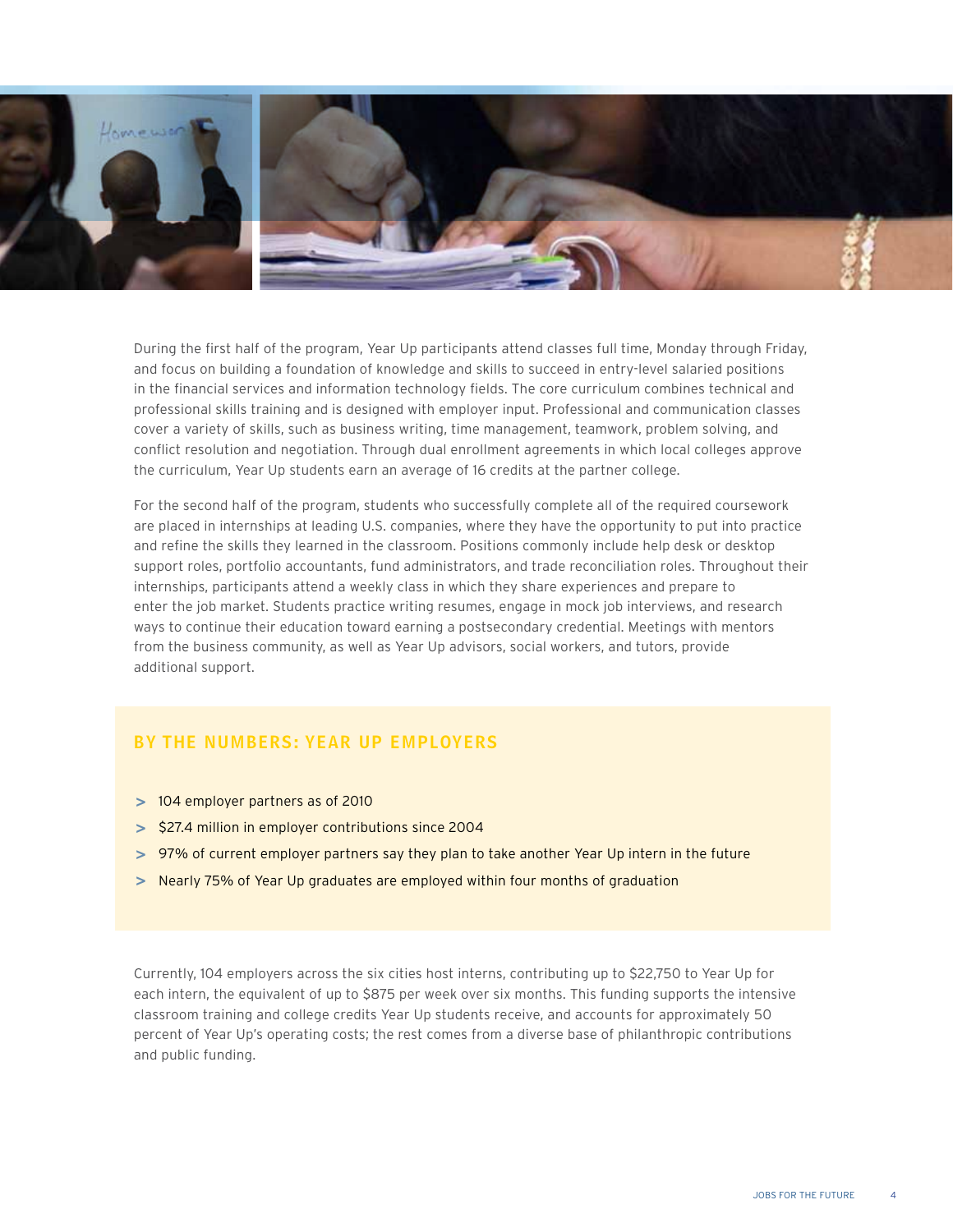#### Increasing Business Involvement, Improving Student Success

Employer demand for Year Up's services has consistently grown. Even during the worst economic downturn in decades, employers have continued to increase their interest and investment in Year Up. In 2009, the number of internship placements expanded for the seventh straight year, growing by 35 percent from 2008. Year Up has fueled this growth by adding new employer partners, but also by strengthening its existing relationships; in 2010, the average partner will host six interns, up from four in 2005. In a 2009 survey, 95 percent of employer partners indicated they would recommend the program based on their experience with their interns and Year Up; 97 percent plan to take an intern in the future.

Year Up has achieved remarkable results compared to other postsecondary workforce training programs, particularly those targeted at students from low-income backgrounds. Historically, students from lowincome backgrounds have been least likely to enroll and persist in a postsecondary degree or credential program. Nationally, only about 63 percent of low-income high school graduates enroll in postsecondary education, and just 27 percent complete a credential within six years. In comparison, 91 percent of their more economically advantaged peers enroll, and 61 percent eventually complete a credential.<sup>2</sup>

The numbers are far worse for GED holders; overall, 47 percent enroll in a postsecondary program, just 4 percent of whom earn a postsecondary credential. As a result, these young people are often unable to access jobs that pay family-sustaining wages. In contrast, more than 70 percent of students persist through the entire Year Up program, earning an average of 16 college credits, in some cases just a few classes shy of a credential. To date, one-fourth of Year Up students have gone on to enroll in further postsecondary education.

In addition, nearly 75 percent of Year Up graduates are employed within four months, hired into jobs with an average starting wage of \$15 per hour, just slightly below the national median wage. A recent survey of Year Up Boston alumni found that 95 percent of those who had graduated between 2002 and 2004 were still employed. These alumni had an average starting wage of \$13.74 and are now earning an average of \$19.69 per hour, well above the national median. $3$ 

The vast majority of Year Up students (84 percent) are African-American or Hispanic, recruited primarily from urban public high schools, community-based programs, word of mouth, and targeted advertising. The only academic requirement is that they hold a high school diploma or GED. Nearly half (49 percent) test below the ninth-grade level in reading when they enter Year Up, and nearly two-thirds (62 percent) test below the ninth-grade level in language scores.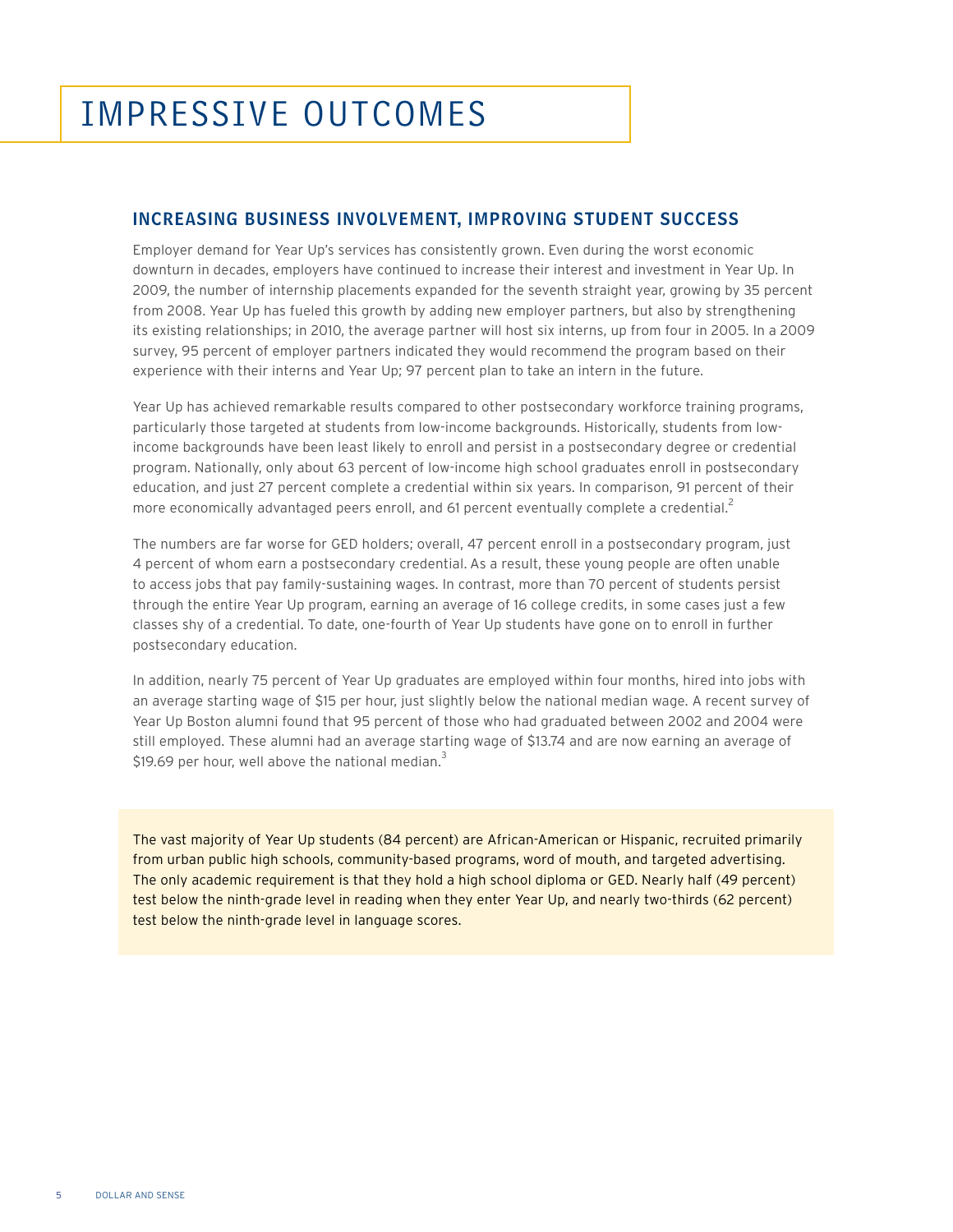## employer benefits

#### Why Partners Invest in Year Up

Employer partners invest significant financial and human resources to work with Year Up interns and staff. In contrast, many programs that work with older youth have found it difficult to secure internships and other work-based learning opportunities—particularly those that provide stipends for participation, provide extended time on the job, or lead to placement in career-track positions.

To better understand why employers make such a considerable investment in Year Up, Jobs for the Future commissioned a series of interviews with Year Up's employer partners in the spring of 2009 designed to learn more about how they view the value of participating in the program and what they believe are the major benefits and payoffs of this involvement. Interviews were held with 17 business executives from 10 employers who provide internships to Year Up students. Employers were representative of Year Up's partners in terms of sector, size, and scope of the partnership. In most instances, interviews were conducted with multiple corporate representatives, including senior-level executives responsible for managing the partnership as well as frontline managers who interact with interns on a daily basis.

Findings reveal that four key features contribute to Year Up's appeal to business partners:

- **>**  Year Up offers a "value proposition" that aligns well with the core business objectives of its corporate partners.
- **>**  Interns enter their workplace poised to develop the full range of skills that will ultimately make them valuable contributors and quality employees.
- **>**  The internship is structured to be low-risk and high-reward.
- **>**  Year Up responds to employer feedback, continually adapting to meet employer and industry needs.

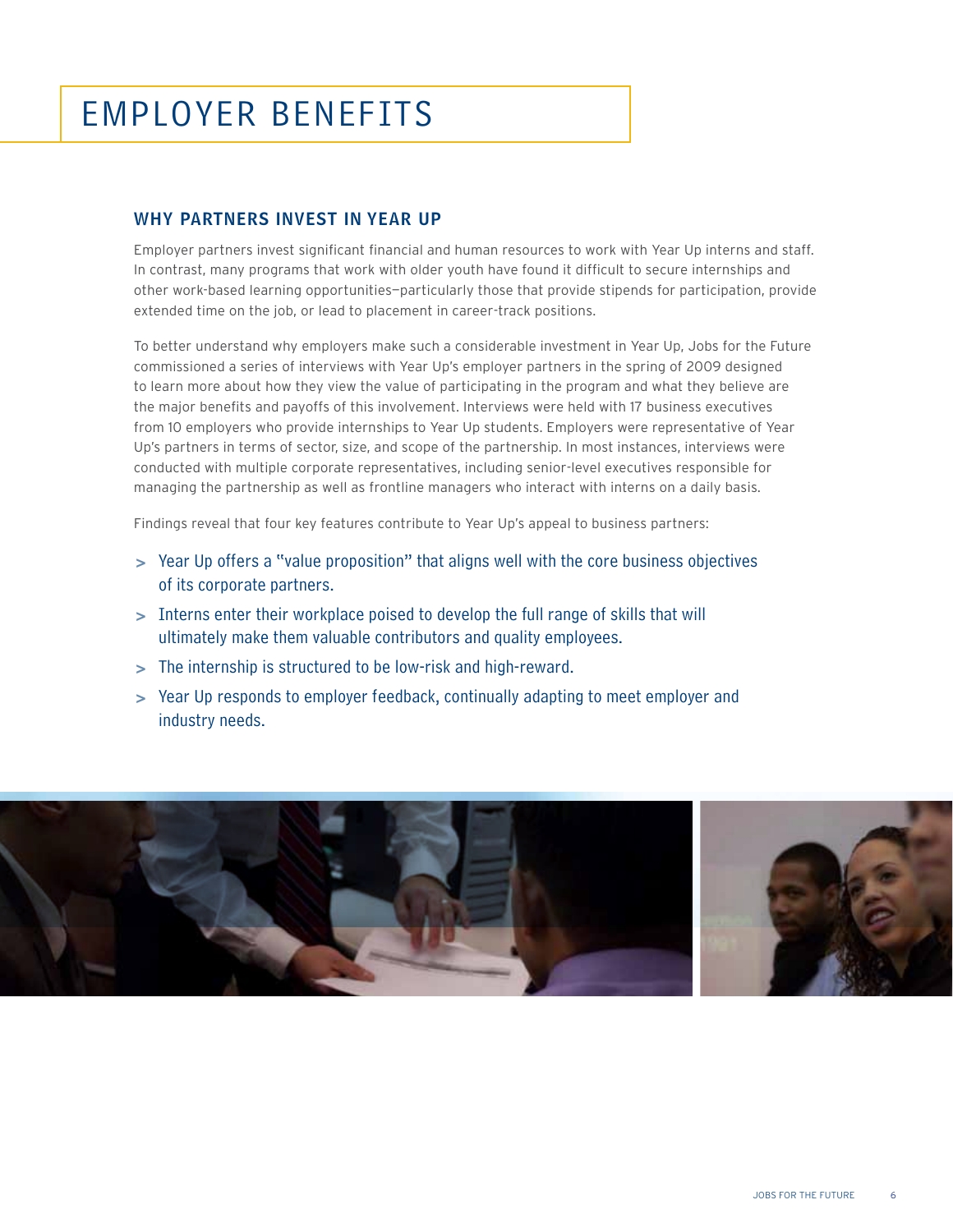**CC** State Street's partnership with Year Up started as a great community service opportunity, but it turned out to be a real win-win from  $\sqrt{a}$ employee] sourcing perspective.



*– John Giurleo, Vice President, Global Human Resources, State Street Corporation*

#### **>**  Year Up offers a "value proposition" that aligns well with the core business objectives of its corporate partners.

For many companies, the initial decision to work with Year Up is grounded in a desire to give back to their communities and serve as good corporate citizens. However, employers report that they quickly realize the strategic value of partnering, as it also helps to support key business goals: accessing a pipeline of future talent; increasing diversity in the workplace; training to enhance the skill of interns; and supporting career growth. In fact, providing a reliable and affordable source of future talent has become a key element of the Year Up value proposition to employers. AOL Chief Technology Officer Ted Cahall underscores this point, noting that engagement with Year Up "enables AOL to develop a pipeline for costcompetitive, entry-level, diverse talent."

From the start, Year Up founder Gerald Chertavian—himself a former CEO of a successful technology firm—has presented employer partnerships as a business proposition, and Year Up makes this case directly to company executives. Gaining this access to corporate leaders has become easier as Year Up's reputation has grown. It is not unusual for a current business partner to introduce Year Up to a prospective partner's CEO, chief operating officer, or chief information officer, who then typically "champions" the Year Up partnership. The champion continues to support the Year Up partnership while assigning logistical management to a midlevel manager to oversee the day-to-day work.

#### "Selling" Year Up to Employers

A major client of JPMorgan Chase & Co. opened the door for Year Up leadership to meet with JPMorgan Chase's chief technology officer. Similarly, the chief information officer at CVS, the largest employer in Providence, Rhode Island, entered into a partnership with Year Up in 2005 after a group of his peers introduced the program to him. He was interested in the model because it offered a chance to act on his belief that anyone could succeed in a corporate setting, given the right support, opportunities, and motivation. CVS hired five Year Up graduates for full-time work in 2009.

#### Getting Buy-In from the CEO of American Express

When Year Up was launching its New York City program, founder Gerald Chertavian approached Ken Chenault, the CEO of American Express, about a partnership. Chenault was supportive because the idea aligned with many of the company's business objectives. He assigned an executive sponsor, responsible for internally promoting the partnership. American Express is now in its fifth cycle with Year Up and will host seven interns in 2010. American Express is looking into how to grow the partnership by expanding internships to other job functions and other locations.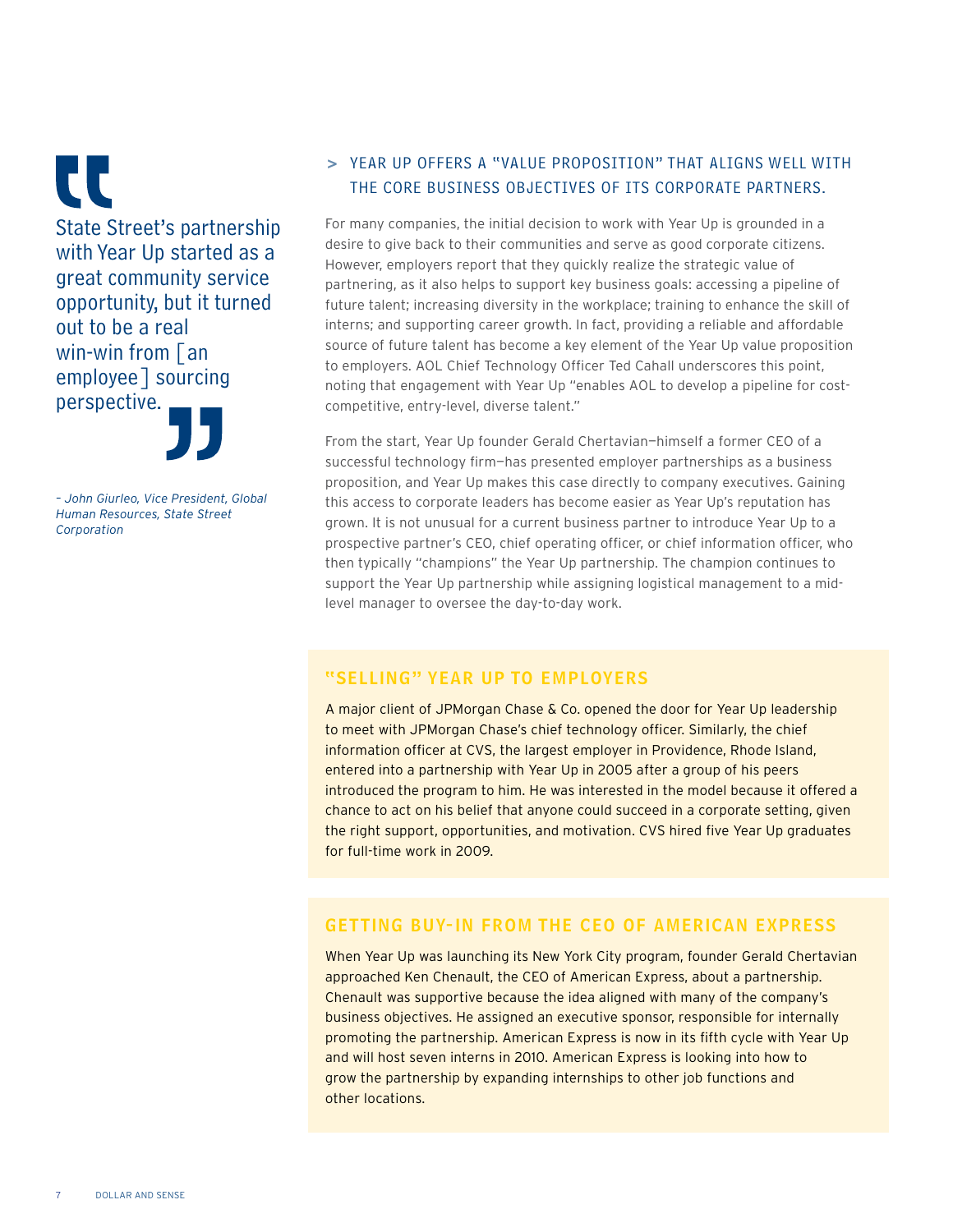#### **>**  Interns enter their workplace poised to develop the full range of skills that will ultimately make them valuable contributors and quality employees.

Year Up's partnerships with employers thrive and expand because of its careful screening and training procedures. Year Up trains participants in a variety of key technical, academic, and professional skills that participants then have the opportunity to put into practice and refine in their internships. "In the first six months, Year Up has done the vetting and relevant training," explains Todd Alston, senior technical director at AOL. "Students come in with some technical skills and a proven desire to succeed. These are sharp students that we can train [further]."

Year Up works with employer partners to gain an understanding of their business and general industry needs, which helps ensure that the curriculum trains students on the technical skills required to succeed in both the internship and beyond. For example, Christina Shanks, director of network infrastructure at American Express, decided to have Year Up interns work on a project that required knowledge of Microsoft Project and Visio. Recognizing that these are important skills for anyone entering the IT field, she asked if Year Up could integrate training in Microsoft Project, a widely used project management software program, into its information technology curriculum. According to Shanks, "Year Up is able to modify the curriculum so that interns are prepared with skills that are important to us at American Express, and that will serve them well as they embark on a career." As a result, Year Up students were well prepared to succeed in their internships at American Express, as well as for potential careers at peer organizations.

Employers also consistently report that interns bring a high level of professionalism to the workplace. Year Up's focus on preparing students for success in a business environment is critical. As John Giurleo, vice president of global human resources at State Street Corporation, notes, "The Year Up interns bring such great professional attributes—networking, commitment, enthusiasm, and timeliness—into our organization. These traits set these candidates apart when they get to State Street to begin their internships."

Donna Sams, vice president of information systems corporate systems at CVS, expresses a similar sentiment: "Year Up students have a good work ethic. They bring enthusiasm and excitement to the job. They have motivation to prove themselves and be here permanently."

The combination of responsive technical skill training, along with an intensive focus on professional skills and behaviors, enables interns to excel. "Year Up interns come with enough technical skills that they can contribute while we continue to work with them to hone their technical and professional skills," says John Ropas of JPMorgan Chase & Co. Several employers indicate that some Year Up interns are better prepared than the average college graduate by the end of their internships.

CC

Year Up interns sell themselves. They have a strong start with the training Year Up provides, and then we continue to invest in their training and development. Mentoring is critical to the success of the internship and we expend the effort because these are people we hope to hire someday.



*– Ellen Wright, Director of Human Resources, Information Technology Division, Commonwealth of Massachusetts*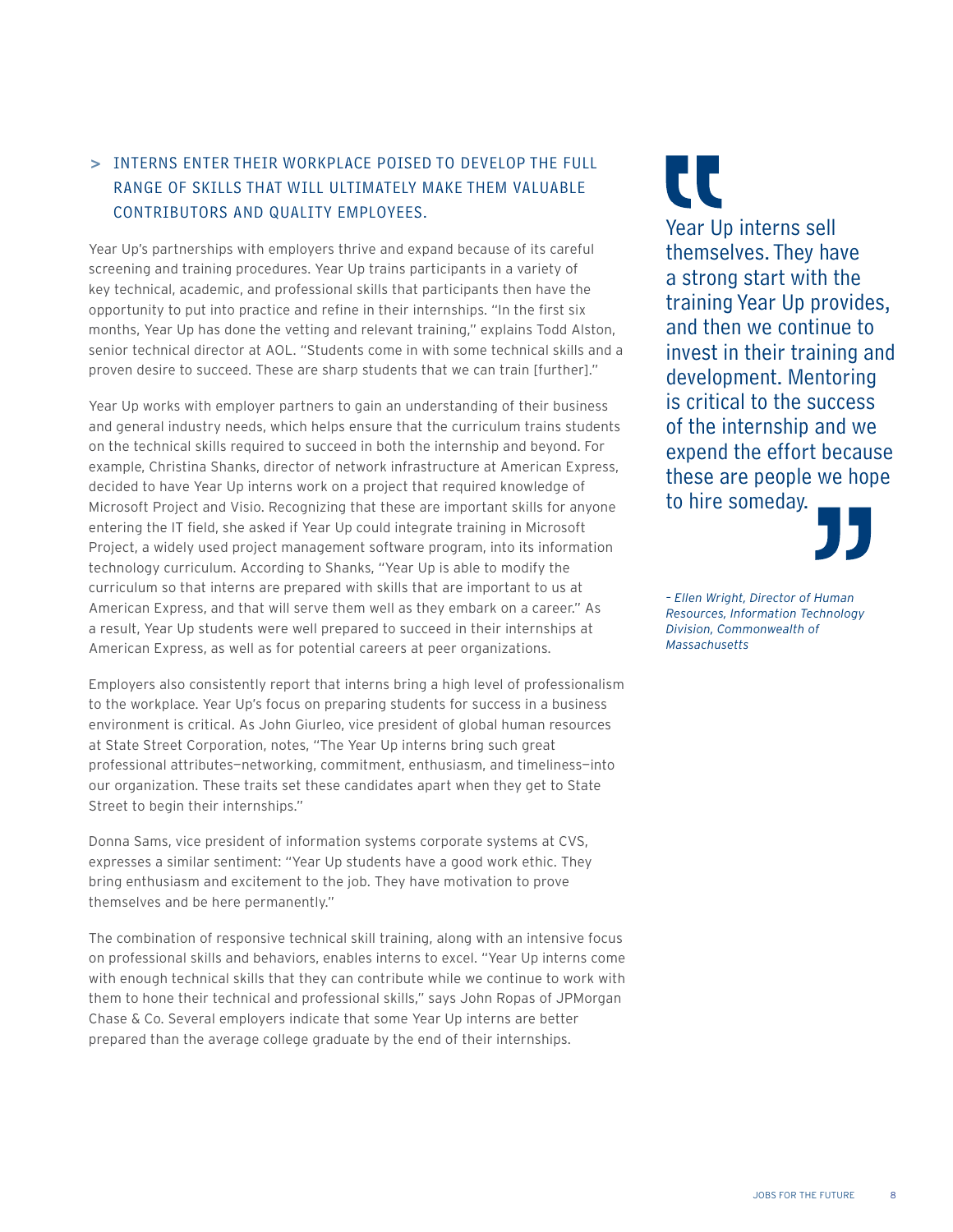CC We do not differentiate work for college-level interns and Year Up interns. Year Up interns are assigned the same workload and have the same goals and objectives.



*– John Ropas, Worldwide Securities Services, Information and Communications Technology Organization, JPMorgan Chase & Co.*

#### **>**  The internship is structured to be low-risk and high-reward.

The six-month internship provides employers the opportunity to "test drive" interns over an extended period of time, an approach that can assuage initial concerns or skepticism. Children's Hospital Boston initially viewed its involvement as a "farm team" approach. As Director of Operations and Chief Information Security Officer Paul Scheib, explains, "The internship gives us an opportunity to work with the interns, support their ongoing learning, and see what they can do in our work environment. At the end of the internship, we have a good sense of ability and fit, and we can hire the ones that we really like."

AOL takes a similar approach. The internship gives the company a chance to "assess both the hard and soft skills of the Year Up intern and whether the intern is a good fit for the company," says AOL Senior Technical Director Todd Alston. "Then, if we have an opening, we hire them."

This low-risk approach works well for employers. They are under no obligation to hire, and it is one of the keys to creating a new talent pipeline.

Partnering with Year Up to groom interns for permanent positions can be more cost effective for employers than recruiting from Monster.com or similar job recruitment sources. The screening and training Year Up provides, coupled with the work-based training approach of the internship, dramatically increases interns' likelihood of success in a permanent job. Moreover, unlike a temporary employment agency, Year Up does not charge a placement fee.

Companies have developed a range of strategies designed to deepen their partnerships with Year Up and increase the number of interns they hire for permanent positions. Not surprisingly, those companies that invest time and resources in the interns have had the greatest success. State Street Corporation has developed a one-week foundational training on the company's systems and general investment operations. State Street also continually explores opportunities to introduce more general investment operations training into the internship period because it believes it is a worthwhile investment that enables interns to be even better prepared if they become permanent employees.

"Because we are using the Year Up internship program as a potential talent pipeline for several critical job categories at State Street Bank," says John Giurleo, "we have started to invest more time and resources in providing additional job-specific training for the Year Up interns when they arrive to boost their already terrific success rates."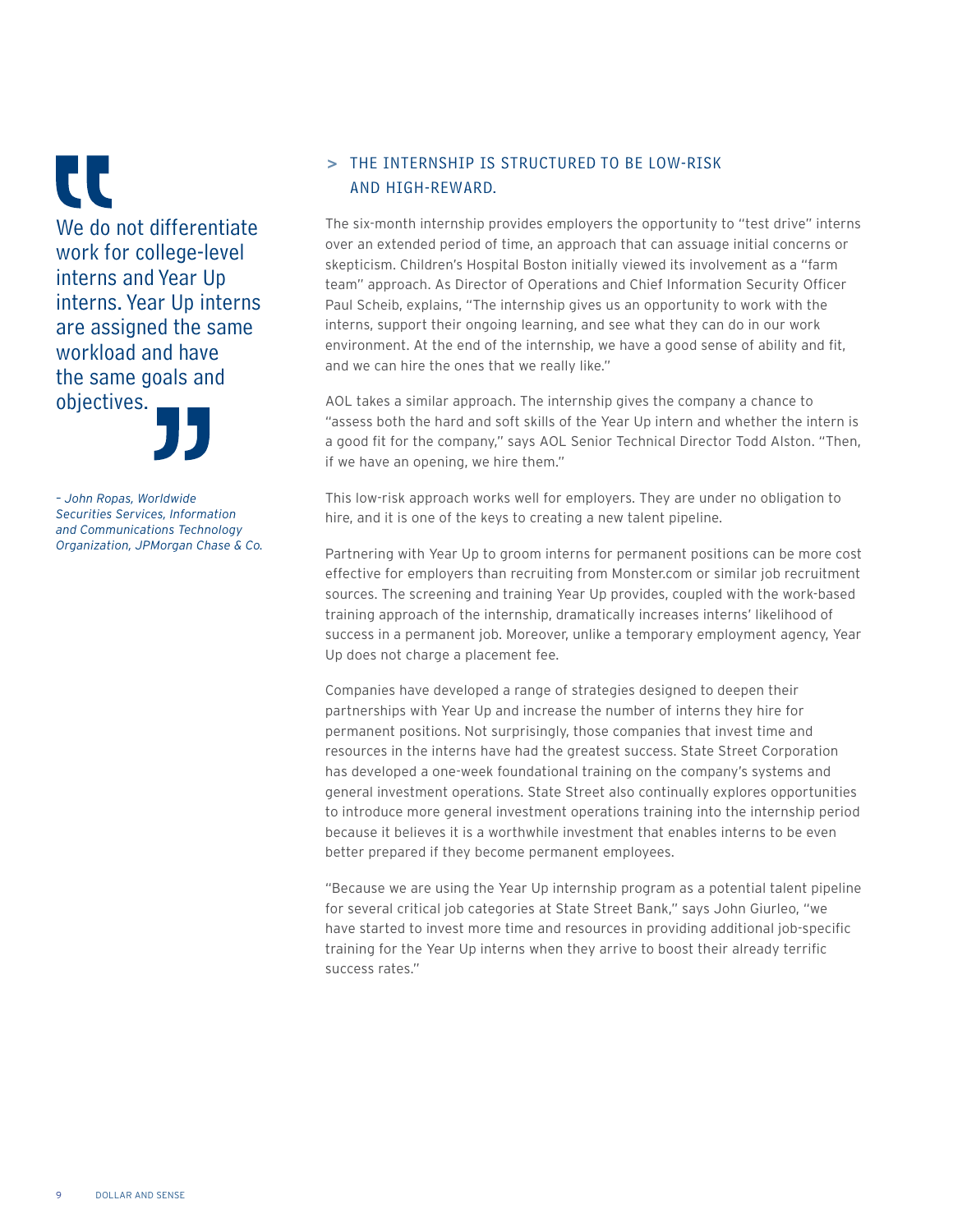

Similarly, AOL has developed an internal training and development program to maximize the internship experience and increase success rates. The *Year Up Success Program* is designed to help interns further develop the skills and confidence needed to drive their own career growth. AOL leaders recognized early on that creating a structured program to support the Year Up interns would augment the internship experience and increase the value to AOL. It is delivered during the workday throughout the internship. The program focuses in three areas: increasing opportunities to build professional relationships through mentoring and networking; deepening training opportunities focused on both professional and technical skills; and carrying Year Up's commitment to honest feedback into the internship. Through the Success Program, every intern is assigned a mentor, attends a brown-bag series that culminates with interns presenting to senior AOL leadership, has access to AOL's internal educational and training curriculum, and gains support for career exploration coupled with a talent assessment for each intern. In addition, AOL is exploring whether its partnership with Year Up might provide a new talent pipeline that could augment staffing for technical jobs beyond the IT track currently available through the partnership.

#### Key Components of AOL's Year Up Success Program

#### **Mentoring and Networking**

- **>**  Creating opportunities for peer, professional, and team engagement
- **>**  Assigning AOL mentor(s)
- **>**  Facilitating career exploration

#### **Training**

- **>**  Job and industry-specific training
- **>**  Communication and leadership
- **>**  Exposure to different corporate functions within AOL
- **>**  Access to AOL Online University, the company's educational offerings

#### **Feedback**

- **>**  Managers are trained to provide feedback
- **>**  Interns receive direct, frequent, consistent, and constructive feedback
- **>**  AOL implements formalized incoming talent assessment
- **>**  AOL engages Year Up to continually improve and expand partnership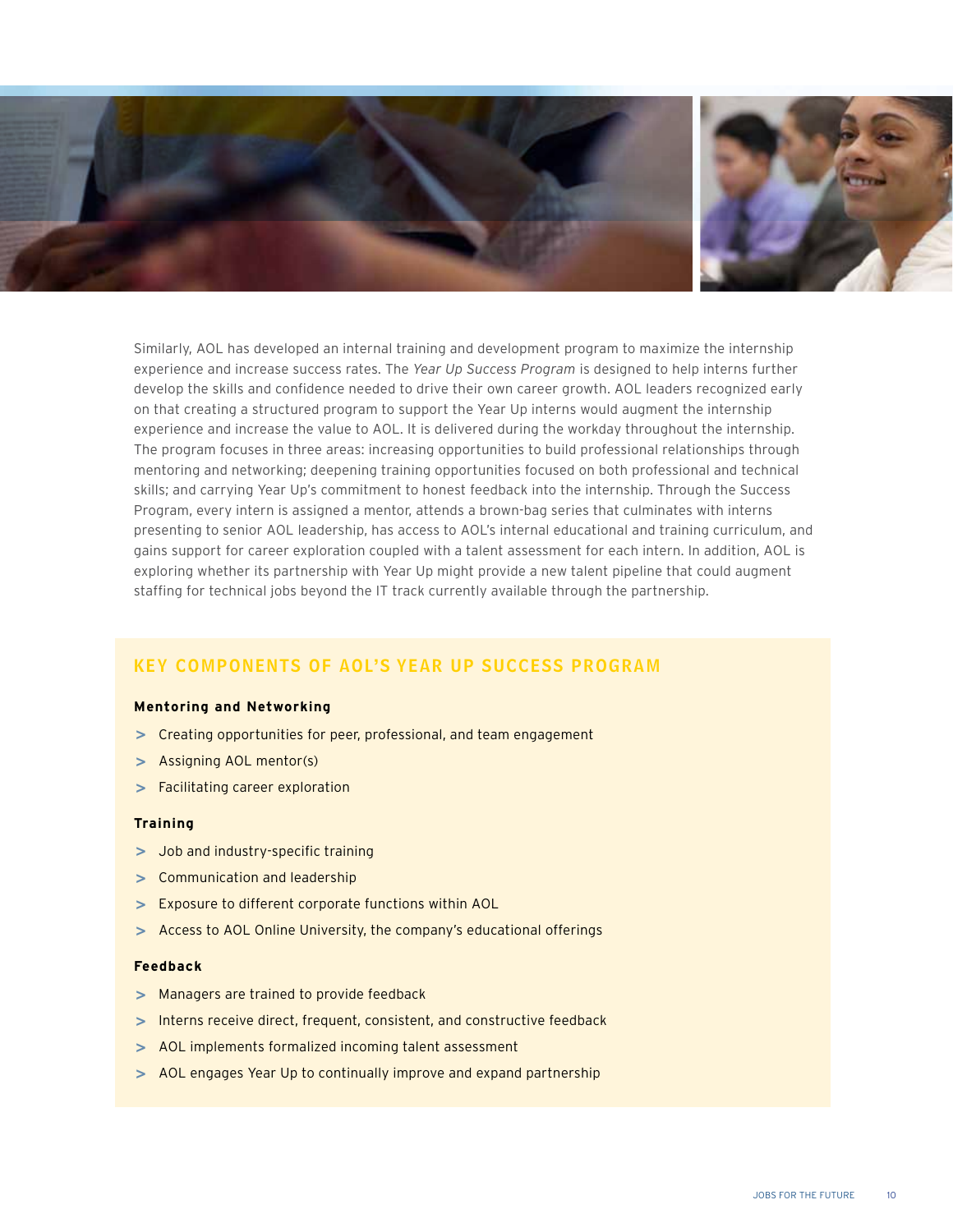CC Year Up interns start at our service desk and work on everything from laptops and desktops to our software applications and mobile devices. They can expand their track here or move on elsewhere with solid resume material from the program.

*– Jonathan Rider, Vice President and Chief Information Officer, Gilbane, Inc.* Employers report that their partnerships with Year Up are most valuable when they can hire interns for permanent positions and then ultimately see them move up. Mary Finlay of Partners HealthCare in Boston spoke about one Year Up intern who "came to us as a motivated, hard-working student. As a full-time employee, he has become an irreplaceable asset to our IT department."

Some companies, such as AOL, assign Year Up interns to managers only if a job is opening up and offers a clear career path. This helps ensure that an employer's investment yields long-term benefits. Once hired, the typical Year Up graduate is assimilated into the employer's professional workforce, with access to the full range of internal and external training and career development opportunities offered by the company, including financial supports to pursue postsecondary education.

#### **>**  Year Up responds to employer feedback, continually adapting to meet employer and industry needs.

In contrast to most workforce training, youth development, or education programs, Year Up ties its finances to the satisfaction of its corporate partners. For Year Up to remain solvent, the interns it sends to businesses—and the customer service it provides—must meet or exceed employer expectations. As a result, it has developed a highly refined, continuous improvement process that helps to ensure that it responds to employer needs.

Year Up assigns a manager to every employer who decides to work with interns. This person's primary responsibility is to solicit and integrate feedback from the employer and, based on the feedback, provide appropriate support to interns. This manager seeks regular input from employers about the degree to which interns are prepared to perform effectively in the workplace.

For example, early in its partnership with Year Up, CVS initiated a conversation with Year Up staff about how interns could better meet the organization's needs. In response to feedback indicating a need to strengthen youths' skills in the areas of reliability and resilience, Year Up tailored the curriculum to provide greater focus on these core professional skills. It also modified the intake process with additional screening to ensure that interns would be equipped to solve life challenges in order to successfully meet work commitments, and it augmented mentoring and counseling services during the internships. As Donna Sams explains, "Since then, CVS has seen significant improvement in the Year Up interns at the company."

Some employers have even developed their own internal survey to provide regular, timely feedback to Year Up. Christina Shanks, director of network infrastructure at American Express, notes that Year Up "makes it very easy for the employer to say, 'This is how you could improve the curriculum.'"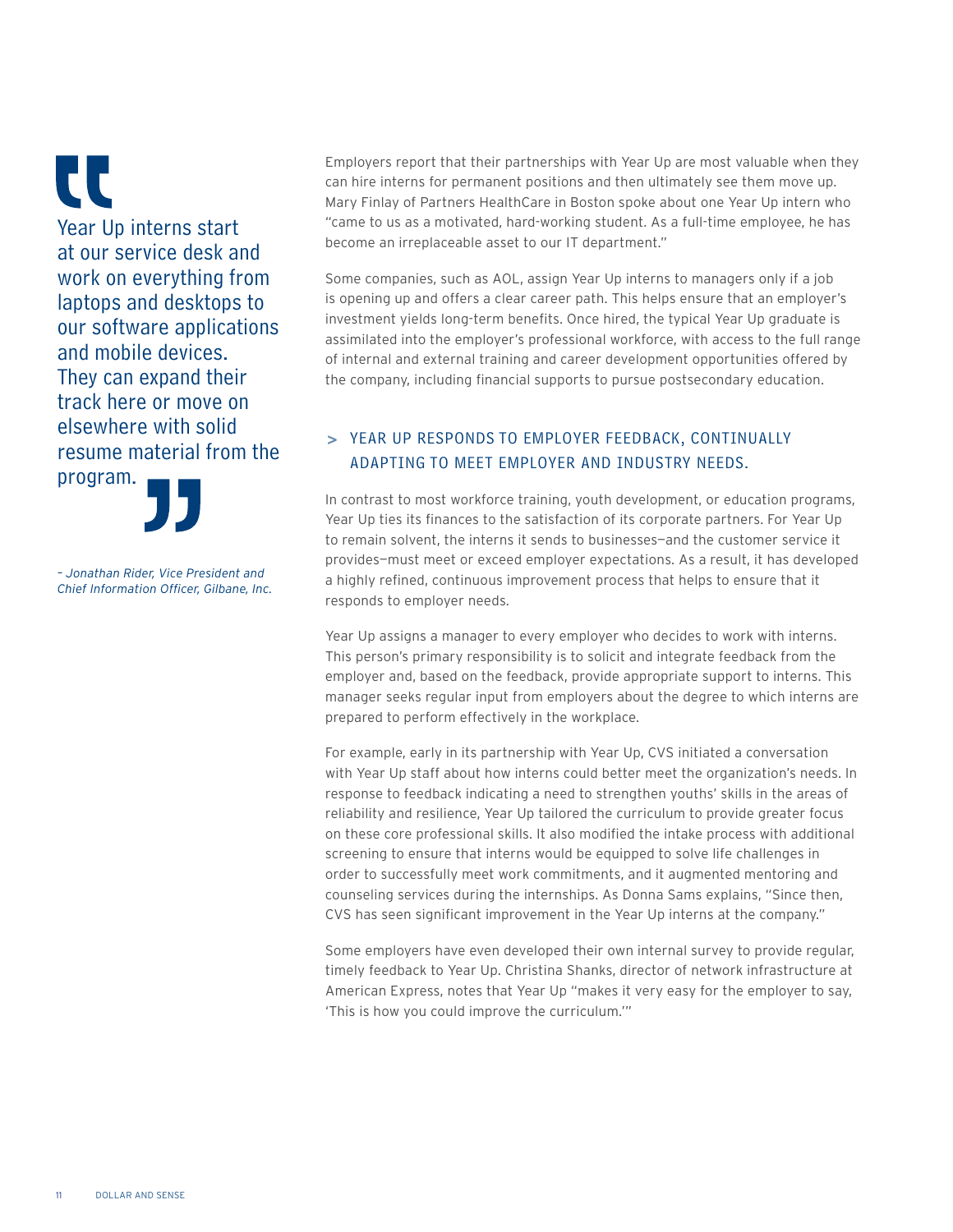## conclusion

#### toward a "Career First" Pathway

Employers invest in Year Up because it reliably provides competitively priced, skilled talent that helps them meet their core objectives. Employer satisfaction with and commitment to Year Up-and the program's strong student persistence, job placement, and college-ready outcomes—offer a vision for an effective, postsecondary pathway to quality employment that is sorely needed.

In today's knowledge economy, employment and wages are inextricably linked to education. In recent years, as the unemployment rate has doubled and underemployment has risen, low rates of postsecondary access and persistence have continued to disproportionately affect low-income youth. These outcomes, if allowed to continue, will lead to an increasing bifurcation of the workforce: a widening gulf between those with the skills and credentials to access higher-paying careers and the lower-income, lower-skilled who have little prospect of advancement or financial self-sufficiency.

The steady erosion of higher-wage, lower-skill jobs has led to more calls for "college for all." But it is not well understood how to turn this laudable aspiration into reality, especially for low-income and firstgeneration college students, many of whom struggle just to complete high school. Typically, young adults who seek to enter decent-paying employment face two choices: obtain a college credential or find shortterm training opportunities that lead to work. Unfortunately, it can take many years to earn a college credential, especially for those requiring remediation before they can begin credit-bearing coursework. And training programs are too often disconnected from specific employer needs or not intensive enough to develop the skills needed for career advancement.

Year Up proves that it is possible to envision a new kind of thirteenth-year, "Career First" pathway that would challenge the current choice between preparing for a job and preparing for postsecondary education. As Year Up demonstrates, such pathways would substantially improve the educational and employment outcomes for the many young people who earn a high school diploma or GED but cannot find firm footing in higher education or the labor market. It would also provide a steady and reliable talent stream tailored to meet employers' needs. Within this Career First pathway, program models would be characterized by close partnerships between employers and training providers. Strong employer participation is needed to ensure that the training incorporates just the right mix of professional, academic, and technical skills and experiences young people need to access jobs in high-demand, high-wage occupations with potential for career advancement.

Year Up exemplifies how an entrepreneurial nonprofit enterprise can deliver an excellent, replicable program. But as Year Up leadership has realized, for a Career First pathway to exist at sufficient scale to fill the need, it will be necessary to build many more of these programs with or within community colleges, a sector that serves as the default destination for hundreds of thousands of low-income youth, and that has substantial infrastructure and capacity to deliver technical training. Year Up has begun this work Northern Virginia Community College (NOVA), led by its entrepreneurial president, Bob Templin. The two partners have developed a tightly integrated academic planning process that results in adjunct faculty status for Year Up instructors, alignment of program curricula with current NOVA courses, and enrollment as full-time NOVA college students for Year Up participants. Additionally, NOVA and Year Up have adapted a financial arrangement, originated with high school dual enrollment programs, that directs a large portion of the tuition collected to Year Up for providing the classroom facilities and qualified faculty, a significant revenue stream which helps to sustain the program. Building on the success of this innovative partnership, Year Up is now exploring opportunities to further adapt and test the NOVA model with other community colleges.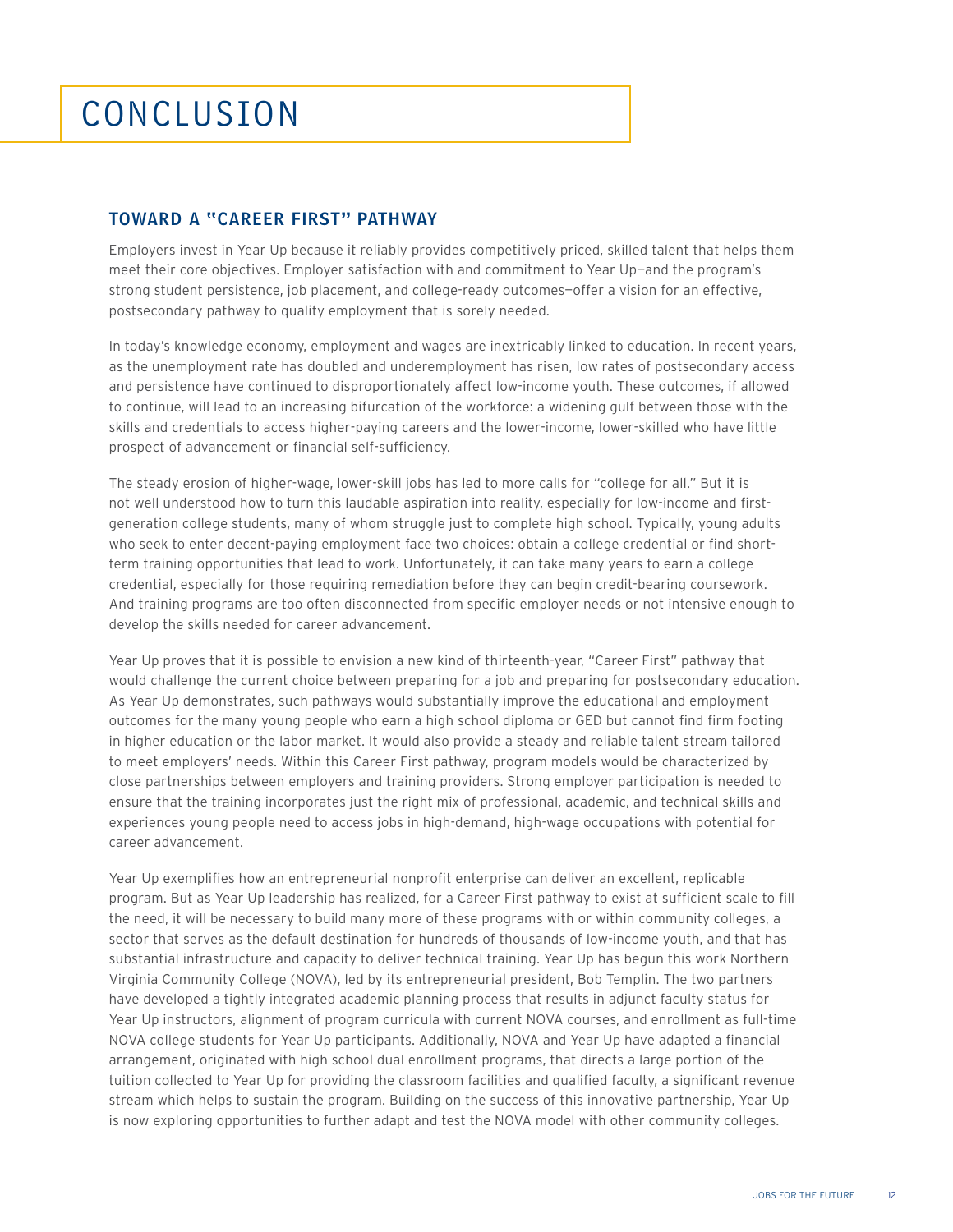

NOVA has also pioneered a variety of ways that community colleges can partner with other communitybased organizations to offer Career First programming. Through such partnerships, CBOs help recruit students and provide wraparound case management support. In some cases, they also function as training providers, offering credit-based instruction whose curriculum is approved by a partnering college, using the integrated academic planning process described above for Year Up. One could imagine a number of these programs on or near community college campuses, serving as preferred on-ramps or feeders to colleges' existing technical training programs. This would serve as a way to restructure the first-year experience and provide directed support for youth who are "not quite ready" for college. For those Career First graduates who choose to enter the workforce directly, their chances at accessing career-track employment would be greatly enhanced as a result of the technical and professional skills training they received.

NOVA has used such partnerships to better address the needs of the low-income populations its partners serve (and that the college has otherwise struggled to recruit and serve), enrolling approximately 250 such participants in five CBO co-enrollment programs in 2009-10. In partnership with Goodwill Industries International, the college is now spearheading a national effort to replicate this and other innovative college-Goodwill program models in several cities across the country.

Two-year colleges—and four-year ones, as well—can also learn from frontrunners such as the City University of New York's New Community College, scheduled to open in 2012, and Northeastern University's Foundation Year program about how to build Career First pathways into a redesign of first year programming. Both are redesigning the first-year college experience with an eye toward improving needed academic supports, providing clearer and more transparent academic and career pathways, and putting in place the supports necessary to help youth persist in their first year and transition to further education and training or placement in career-track jobs.

Young people and their parents are clearly getting the message that education beyond high school is a must, and yet too many are completing their secondary education without the skills necessary to persist and succeed in college or careers. Year Up provides important lessons on how to take an approach that will meet employers' needs and help many more young people accelerate their study and move quickly into jobs and careers.

Jobs for the Future is working with innovators across the education, workforce, and employer communities to learn from and grow Career First pathways. As the Obama Administration calls on the United States to once again take the lead among countries in the postsecondary attainment of its young people, policy and program leaders, with employers and postsecondary institutions, need to work together to support and expand these crucial efforts. Year Up and its employer partners provide a powerful example for how to move forward.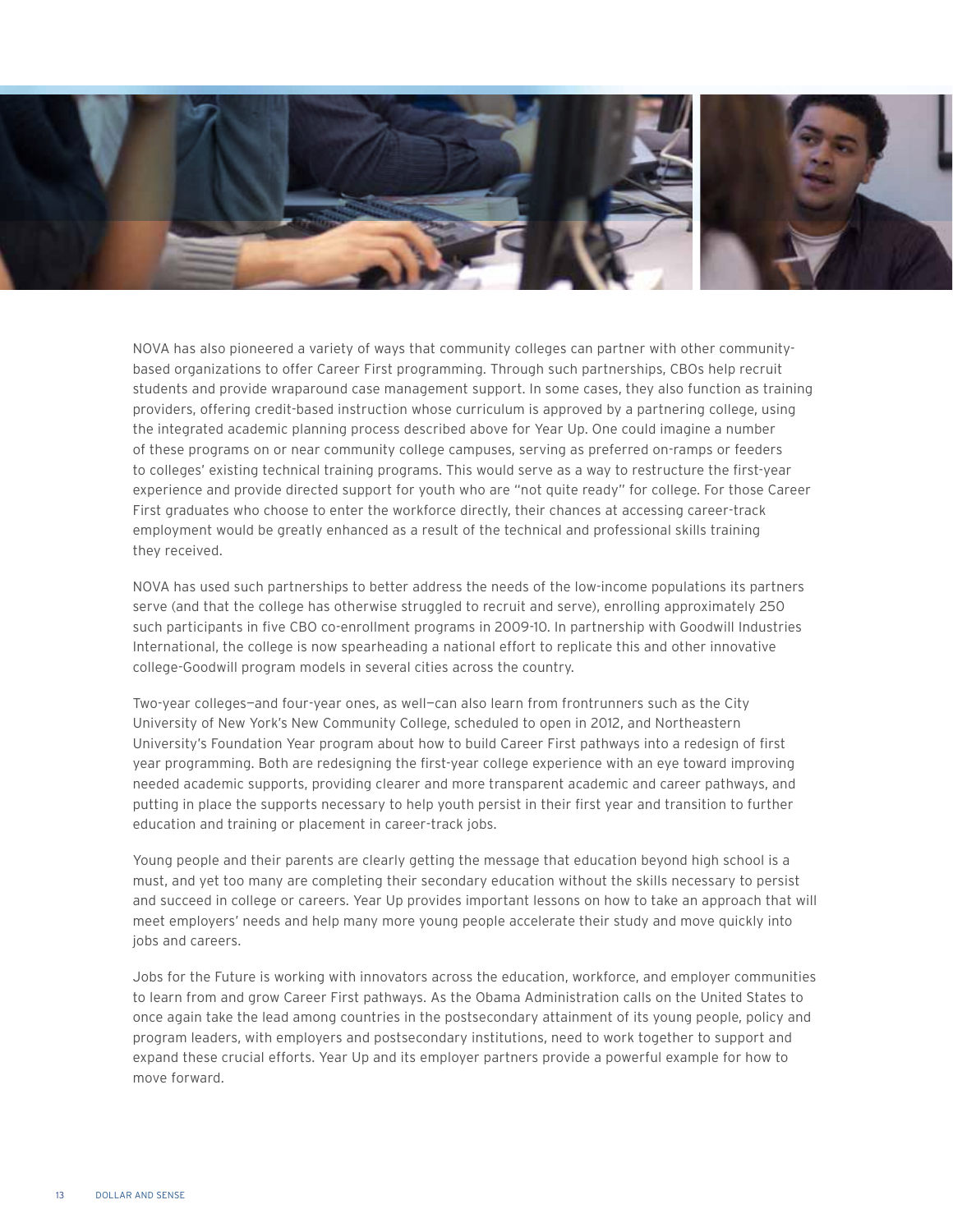**Bankrupt** 

- 1. Unless otherwise noted, all data is self-reported
- 2. See "Doing the Math," by Susan Goldberger in Nancy Hoffman, Joel Vargas, Marc S. Miller, and Andrea Venezia, eds. 2007. *Minding the Gap: Why Integrating High School with College Makes Sense and How to Do It*. Boston, MA: Harvard Education Press.
- 3. Based on responses from a May 2009 survey of Year Up Boston alumni who graduated between 2002 and 2004. Year Up distributed the survey to 82 graduates; 54 percent responded.

JOBS FOR THE FUTURE 19